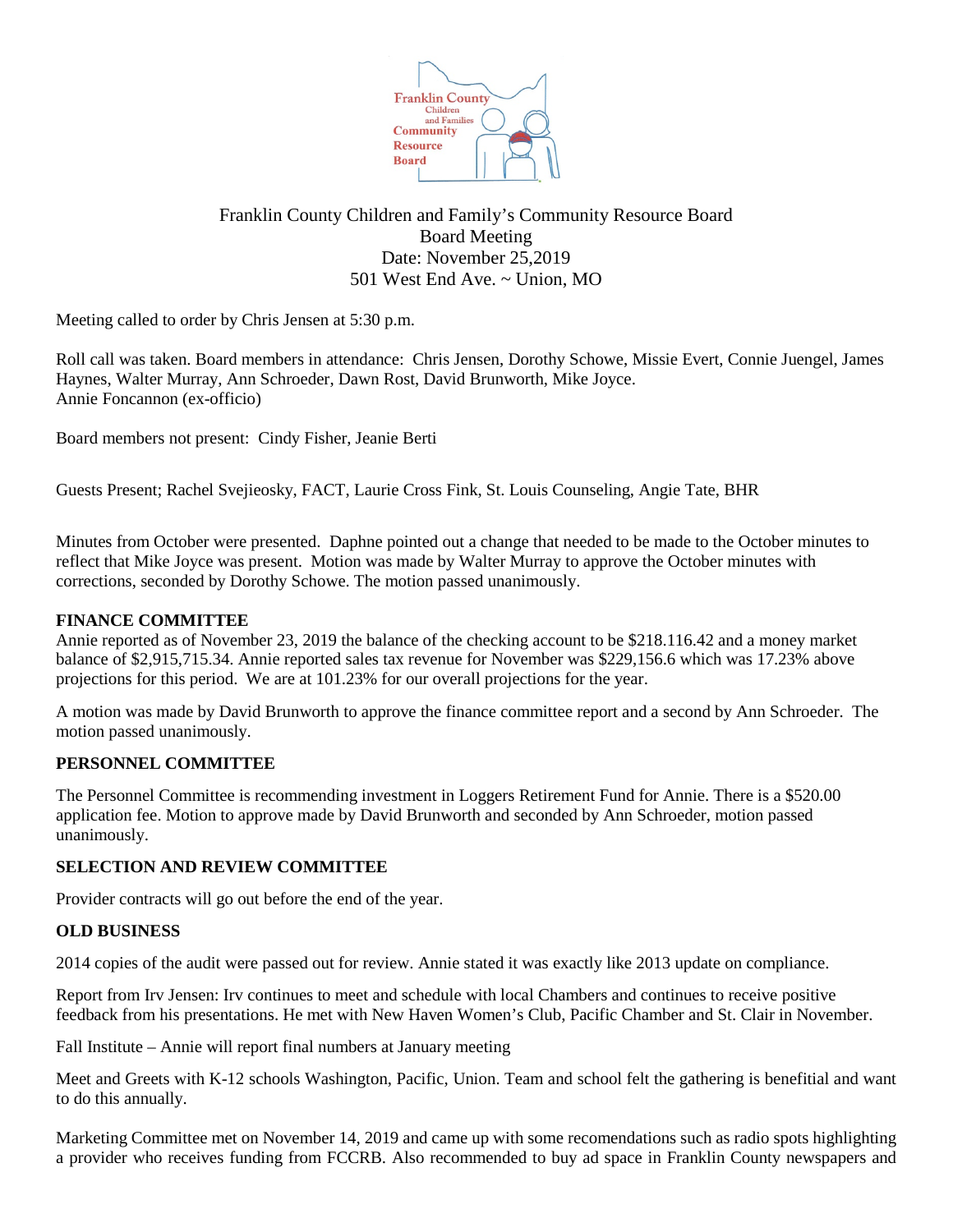feature a funded provider. The total for all newspapers would be \$5,350.00. Irv has volunteered to write the ads each month.

#### **NEW BUSINESS**

Annie presented a draft of proposed Whistle Blower Policy per the recommendation of the Audit Team. She plans to use the same formate for other recommended policy proposals.

Motion was made by David Brunworth and seconded by Dawn Rost to approve the policy and the motion was approved unanimously.

#### **Executive Director's Report**

Annie continues to be the representative from Franklin County on the statewide task force for the Family First Prevention Services Act. This is designed to bring prevention services to those children in need before they are brought into the care of Children's Division. Franklin Co is a co-pilot project for the 0-2 years' population. The pilot project is set to start but the whole roll out has been pushed back until October 2021. Annie attended the meeting on November 19th and is excited at the buy in from the health department, McCauley Clinic, Children's Division and Lutheran Family Children's Services. The next meeting will be in January to begin looking at how services can better collaborate to help pregnant women who are battling addiction.

Annie announced that she has recently had a surge in families calling the FCCRB in crisis and that she has been providing quite a bit of case management to the families to get them linked to appropriate services. While she wants to help all she can she does not have the time to dedicate to case management. She has been asking for providers to not give out her number as the first call and to make sure that providers know to link families to the Youth Helpline for crisis services.

Convening of Funders – meeting was held November  $8<sup>th</sup>$  and Annie was not able to attend due to death in her family.

#### **Announcements**

Missie thanked the FCCRB and Compass for helping the Union School District during their crisis the past month.

## **Closed Session**

A motion to go into closed session pursuant RSMo 610.021 Section 2 Leasing, purchase or sale of real estate by a public governmental body where public knowledge of the transaction might adversely affect the legal consideration therefor; Walter Murray at 5:45pm, seconded by Dorothy Schowe. The motion passed unanimously. Chris Jensen-YEA, Connie Juengel-YEA, James Haynes-YEA, Walter Murray- YEA., Missie Evert – YEA, Mike Joyce- YEA, Ann Schroeder-YEA. Dawn Rost not present in closed session.

A motion to adjourn closed session was made by Walter Murray at 7:00pm, seconded by Dorothy Schowe. The motion passed unanimously. Chris Jensen-YEA, David Brunsworth-YEA, Connie Juengel-YEA, Ann Schroeder-YEA, James Haynes- YEA, Missie – YEA, Mike Joyce – YEA.

A motion to adjourn meeting was made by Walter Murray, seconded by Mike Joyce. All in favor to adjourn.

Next meeting will be held on January 27, 5:30pm at 501 West End Ave. Union, Mo.

#### EMAIL VOTES

On December 24, 2019 Annie Foncannon sent out the following email:

Attached is the task order number two for Navigate to proceed in helping us with the building process. This is in line with what we already spoke about in regards to an overall budget for assisting us.

They did not bill out the full amount for task order one, as it was not all needed. So we are currently under budget with them.